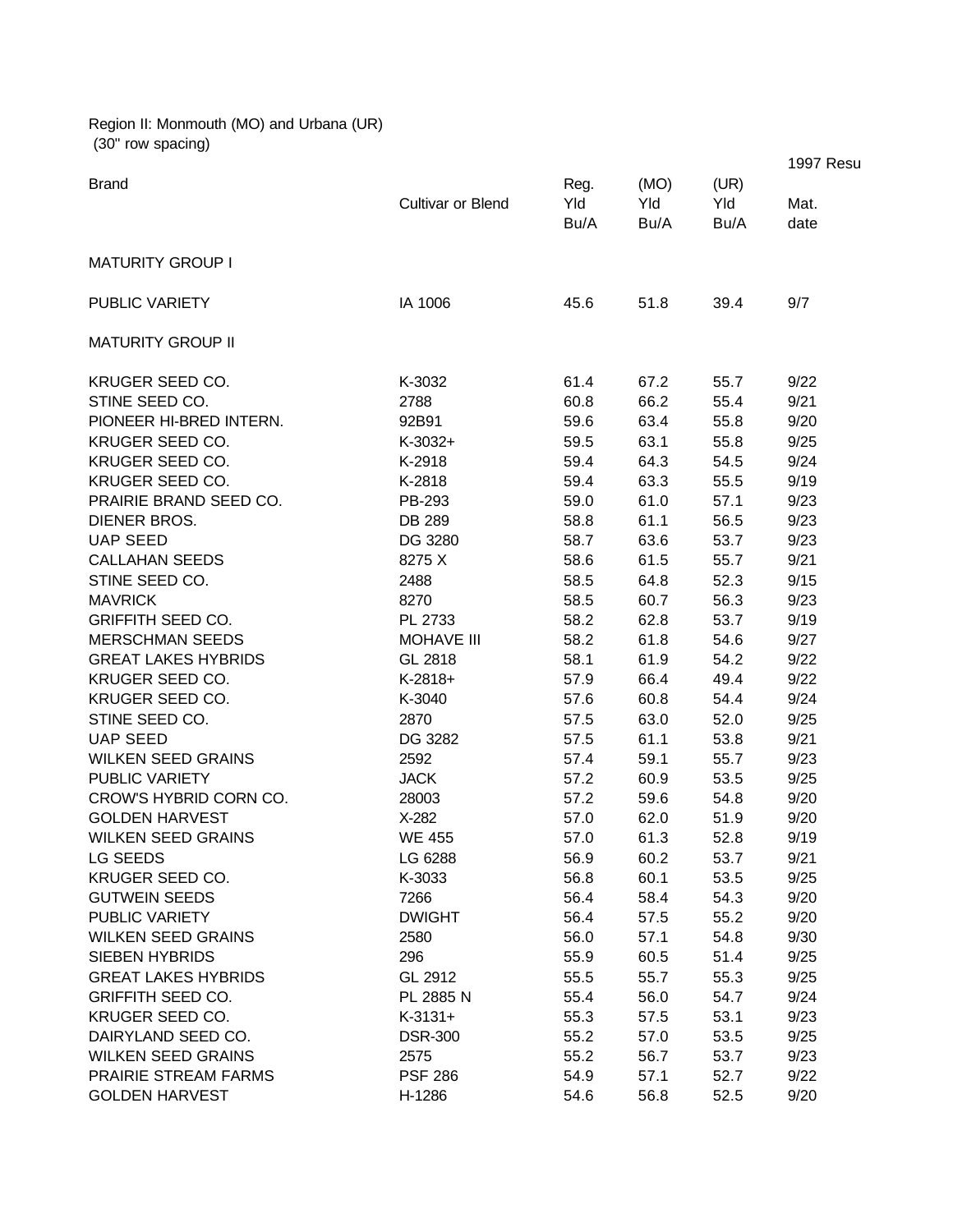| <b>WILKEN SEED GRAINS</b>      | 2681 CN                    | 54.6 | 56.5 | 52.8 | 9/22                 |
|--------------------------------|----------------------------|------|------|------|----------------------|
| <b>GARST SEED CO.</b>          | D-278                      | 54.3 | 60.1 | 48.5 | 9/19                 |
| <b>WILKEN SEED GRAINS</b>      | <b>WE 459</b>              | 54.2 | 59.5 | 49.0 | 9/19                 |
| <b>WILKEN SEED GRAINS</b>      | 2331 CN                    | 54.1 | 57.1 | 51.0 | 9/15                 |
| <b>AGRATECH SEEDS</b>          | AT 274                     | 54.1 | 56.0 | 52.3 | 9/22                 |
| <b>TERRA INTERNATIONAL</b>     | E 277                      | 54.1 | 55.4 | 52.8 | 9/22                 |
| <b>UAP SEED</b>                | DG 3256                    | 53.8 | 59.2 | 48.4 | 9/18                 |
| KRUGER SEED CO.                | K-3000                     | 53.8 | 56.0 | 51.5 | 9/25                 |
| <b>TERRA INTERNATIONAL</b>     | <b>TS 253</b>              | 53.7 | 58.2 | 49.3 | 9/18                 |
| DAIRYLAND SEED CO.             | <b>DSR-277</b>             | 53.6 | 60.6 | 46.7 | 9/23                 |
| <b>TERRA INTERNATIONAL</b>     | <b>TS 285</b>              | 53.4 | 56.6 | 50.2 | 9/21                 |
| PIONEER HI-BRED INTERN.        | 9281                       | 53.3 | 55.2 | 51.3 | 9/19                 |
| PUBLIC VARIETY                 | IA 2036                    | 53.2 | 57.1 | 49.4 | 9/17                 |
| <b>TERRA INTERNATIONAL</b>     | E 267                      | 53.2 | 55.3 | 51.1 | 9/19                 |
| STINE SEED CO.                 | 2686                       | 53.1 | 59.1 | 47.2 | 9/17                 |
| TWIN STATES SEED CO.           | <b>TS 267</b>              | 52.9 | 55.4 | 50.3 | 9/25                 |
| <b>GRIFFITH SEED CO.</b>       | PL 2240                    | 52.8 | 59.6 | 46.1 | 9/22                 |
| <b>GROWMARK</b>                | <b>HS 2861</b>             | 52.6 | 52.9 | 52.2 | 9/21                 |
| <b>MERSCHMAN SEEDS</b>         | CHEYENNE V                 | 52.3 | 55.2 | 49.3 | 9/20                 |
| DAIRYLAND SEED CO.             | <b>DSR-271 RR</b>          | 52.1 | 54.8 | 49.5 | 9/21                 |
| CROW'S HYBRID CORN CO.         | 25006                      | 52.0 | 54.8 | 49.1 | 9/18                 |
| <b>GARST SEED CO.</b>          | EX 7265                    | 52.0 | 53.5 | 50.6 | 9/20                 |
| LG SEEDS                       | LG 6298                    | 51.5 | 54.0 | 49.1 | 9/26                 |
| DEKALB GENETICS CORP.          | CX 289                     | 51.4 | 54.1 | 48.6 | 9/19                 |
| CROW'S HYBRID CORN CO.         | 25001                      | 51.2 | 56.2 | 46.2 | 9/19                 |
| KRUGER SEED CO.                | K-2995                     | 51.2 | 55.0 | 47.4 | 9/22                 |
| PRAIRIE STREAM FARMS           | <b>PSF 256</b>             | 51.1 | 58.8 | 43.3 | 9/19                 |
| <b>WILKEN SEED GRAINS</b>      | <b>WE 309</b>              | 51.1 | 56.0 | 46.1 | 9/22                 |
| SIEBEN HYBRIDS                 | 286                        | 50.6 | 55.5 | 45.7 | 9/19                 |
| <b>AGRIPRO SEEDS</b>           | AP 2220                    | 50.3 | 57.9 | 42.8 | 9/7                  |
| J.G. LIMITED                   | <b>JG 97</b>               | 50.1 | 51.2 | 49.1 | 9/16                 |
| <b>WILKEN SEED GRAINS</b>      | 2565                       | 49.9 | 48.6 | 51.2 | 9/15                 |
| <b>ILLINOIS PRIDE GENETICS</b> | SAVOY                      | 49.8 | 54.7 | 44.9 | 9/16                 |
| <b>WILKEN SEED GRAINS</b>      | <b>WE 162</b>              | 49.5 | 53.7 | 45.3 | 9/23                 |
| <b>WILKEN SEED GRAINS</b>      | 2458                       | 49.1 | 53.4 | 44.8 | 9/17                 |
| <b>CALLAHAN SEEDS</b>          | 5290                       | 49.0 | 51.1 | 46.9 | 9/21                 |
| PUBLIC VARIETY                 | CONRAD 94                  | 48.9 | 51.8 | 45.9 | 9/12                 |
| <b>WILKEN SEED GRAINS</b>      | 2516                       | 48.6 | 52.9 | 44.3 | 9/15                 |
| <b>AGRIPRO SEEDS</b>           | AP 2000                    | 47.7 | 53.0 | 42.5 | 9/11                 |
| DAIRYLAND SEED CO.             | <b>DSR-293 RR</b>          | 47.2 | 53.6 | 40.8 | 9/20                 |
| <b>UAP SEED</b>                | DG UAPX 190                | 47.2 | 49.2 | 45.2 | 9/22                 |
| PUBLIC VARIETY                 | <b>BURLISON</b>            | 44.9 | 48.8 | 41.0 | 9/17                 |
| PUBLIC VARIETY                 | <b>VINTON 81</b>           | 38.8 | 42.3 | 35.3 | 9/9                  |
|                                |                            |      |      |      |                      |
|                                | AVERAGE (groups I-II) 53.7 |      | 57.4 | 50.0 |                      |
|                                | L.S.D. 10% LEVEL           | 5.2  | 6.0  | 4.1  |                      |
|                                | L.S.D. 30% LEVEL           | 3.3  | 3.8  | 2.6  |                      |
|                                | STD ERR OF TRT MN          | 2.2  | 2.6  | 1.7  | н,                   |
|                                | COEFF OF VAR (%)           | 7.1  | 7.7  | 6.0  | $\ddot{\phantom{1}}$ |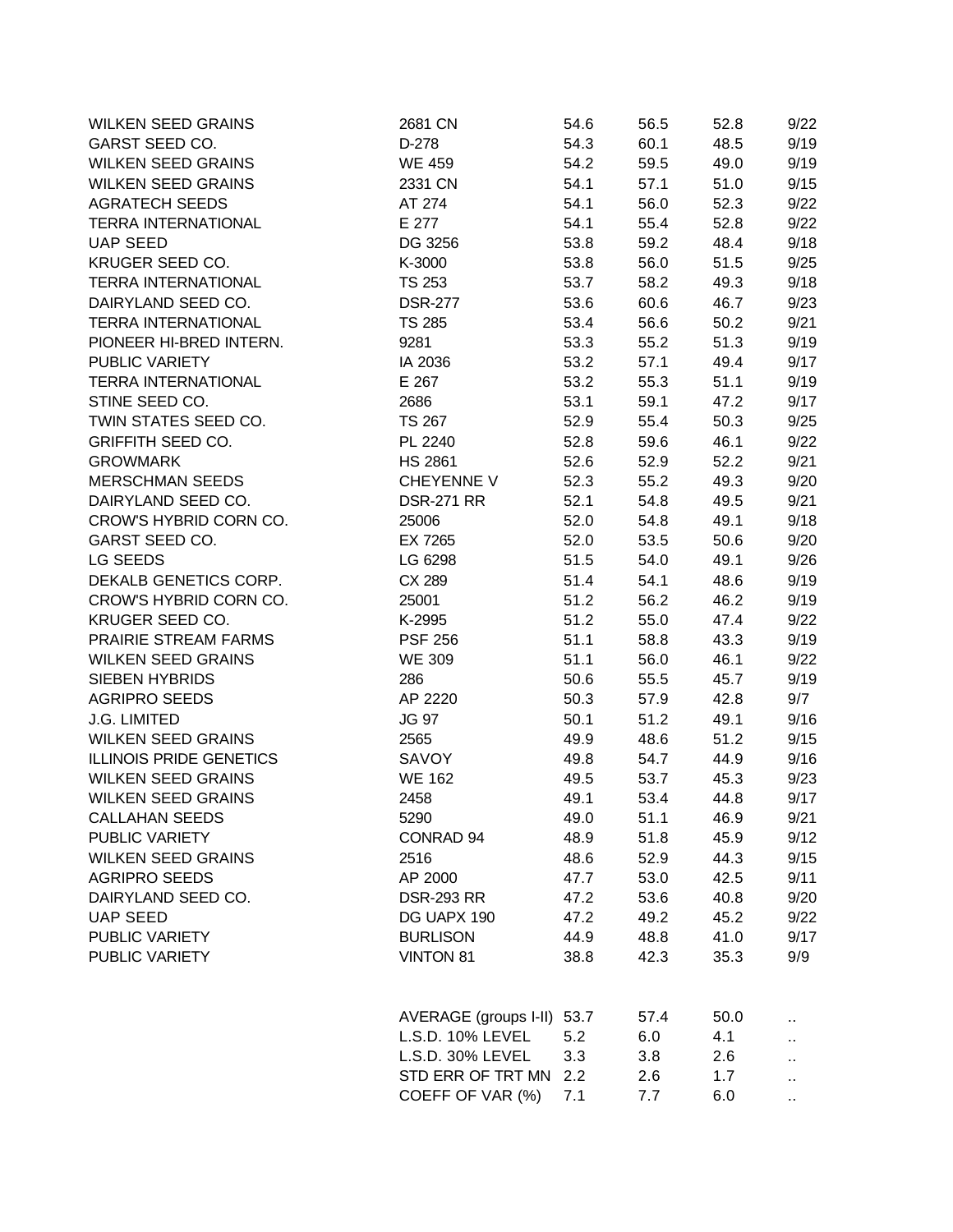## **MATURITY GROUP III**

| KRUGER SEED CO.                | K-3424          | 64.1 | 68.4 | 59.8 | 9/26 |
|--------------------------------|-----------------|------|------|------|------|
| <b>GOLDEN HARVEST</b>          | H-1383          | 63.9 | 67.2 | 60.6 | 10/3 |
| PRAIRIE BRAND SEED CO.         | PB-322          | 63.2 | 69.6 | 56.9 | 9/26 |
| <b>MAVRICK</b>                 | 7323            | 63.0 | 68.5 | 57.5 | 9/28 |
| KRUGER SEED CO.                | K-3232+         | 62.7 | 66.9 | 58.5 | 9/24 |
| <b>GARST SEED CO.</b>          | EX 7346         | 62.7 | 68.4 | 56.9 | 9/24 |
| LATHAM SEED CO.                | 950             | 62.4 | 66.4 | 58.4 | 9/29 |
| <b>GUTWEIN SEEDS</b>           | 7323 C          | 62.3 | 66.1 | 58.5 | 9/28 |
| <b>GRIFFITH SEED CO.</b>       | PL 3305 N       | 62.0 | 65.9 | 58.2 | 9/27 |
| <b>BECK'S HYBRIDS</b>          | 395             | 61.8 | 67.8 | 55.8 | 10/1 |
| <b>KSC/CHALLENGER</b>          | KB-3424+        | 61.7 | 66.6 | 56.9 | 9/27 |
| KRUGER SEED CO.                | K-3737          | 61.7 | 66.9 | 56.5 | 9/28 |
| STINE SEED CO.                 | 3870            | 61.7 | 65.3 | 58.2 | 10/3 |
| STINE SEED CO.                 | 3160            | 61.7 | 64.3 | 59.1 | 9/25 |
| STINE SEED CO.                 | 3480            | 61.6 | 63.7 | 59.5 | 9/29 |
| <b>WILKEN SEED GRAINS</b>      | <b>WE 457</b>   | 61.6 | 65.1 | 58.1 | 10/2 |
| <b>UAP SEED</b>                | DG 3331 N       | 61.5 | 66.4 | 56.7 | 9/26 |
| PRAIRIE STREAM FARMS           | <b>PSF 317</b>  | 61.5 | 68.1 | 54.8 | 9/29 |
| <b>UAP SEED</b>                | DG 3315         | 61.4 | 66.1 | 56.8 | 9/27 |
| TWIN STATES SEED CO.           | <b>TS 337</b>   | 61.4 | 66.0 | 56.8 | 9/26 |
| <b>UAP SEED</b>                | DG 3304         | 61.4 | 65.1 | 57.7 | 9/25 |
| <b>TERRA INTERNATIONAL</b>     | <b>TS 315</b>   | 61.3 | 67.9 | 54.7 | 9/26 |
| <b>GUTWEIN SEEDS</b>           | 7303            | 61.3 | 66.0 | 56.6 | 9/25 |
| <b>WILKEN SEED GRAINS</b>      | 3431 CN         | 61.2 | 65.8 | 56.6 | 9/27 |
| PIONEER HI-BRED INTERN.        | 93B83           | 61.2 | 63.5 | 58.9 | 10/1 |
| <b>AGRATECH SEEDS</b>          | AT 345          | 61.2 | 64.4 | 58.0 | 9/29 |
| KRUGER SEED CO.                | K-3444 SCN      | 61.2 | 62.0 | 60.4 | 9/26 |
| <b>TERRA INTERNATIONAL</b>     | <b>TS 325</b>   | 61.1 | 64.6 | 57.7 | 9/27 |
| <b>ILLINOIS PRIDE GENETICS</b> | <b>MAVERICK</b> | 61.0 | 63.4 | 58.6 | 10/2 |
| <b>TERRA INTERNATIONAL</b>     | E 317           | 61.0 | 66.4 | 55.5 | 9/25 |
| <b>GARST SEED CO.</b>          | D-331           | 60.9 | 67.1 | 54.7 | 9/25 |
| STINE SEED CO.                 | 3380            | 60.9 | 65.7 | 56.0 | 9/28 |
| <b>GROWMARK</b>                | HT 361          | 60.9 | 63.2 | 58.6 | 10/6 |
| KRUGER SEED CO.                | K-3404          | 60.8 | 68.1 | 53.5 | 9/29 |
| <b>MAVRICK</b>                 | 8333 N          | 60.8 | 64.3 | 57.2 | 9/25 |
| CROW'S HYBRID CORN CO.         | 33004           | 60.7 | 64.9 | 56.4 | 9/25 |
| KRUGER SEED CO.                | $K-3939+$       | 60.6 | 61.5 | 59.7 | 10/2 |
| LATHAM SEED CO.                | 962             | 60.6 | 64.3 | 56.8 | 9/24 |
| KRUGER SEED CO.                | K-3132          | 60.5 | 60.5 | 60.6 | 9/23 |
| KRUGER SEED CO.                | $K-3333+$       | 60.4 | 63.8 | 57.0 | 9/29 |
| TWIN STATES SEED CO.           | TS 367          | 60.4 | 63.1 | 57.6 | 10/2 |
| PIONEER HI-BRED INTERN.        | 9352            | 60.3 | 65.4 | 55.3 | 9/27 |
| KRUGER SEED CO.                | K-3434 A        | 60.3 | 67.8 | 52.8 | 9/27 |
| <b>GREAT LAKES HYBRIDS</b>     | GL 3141         | 60.2 | 65.0 | 55.4 | 9/29 |
| <b>GOLDEN HARVEST</b>          | H-1322          | 60.2 | 66.3 | 54.0 | 9/27 |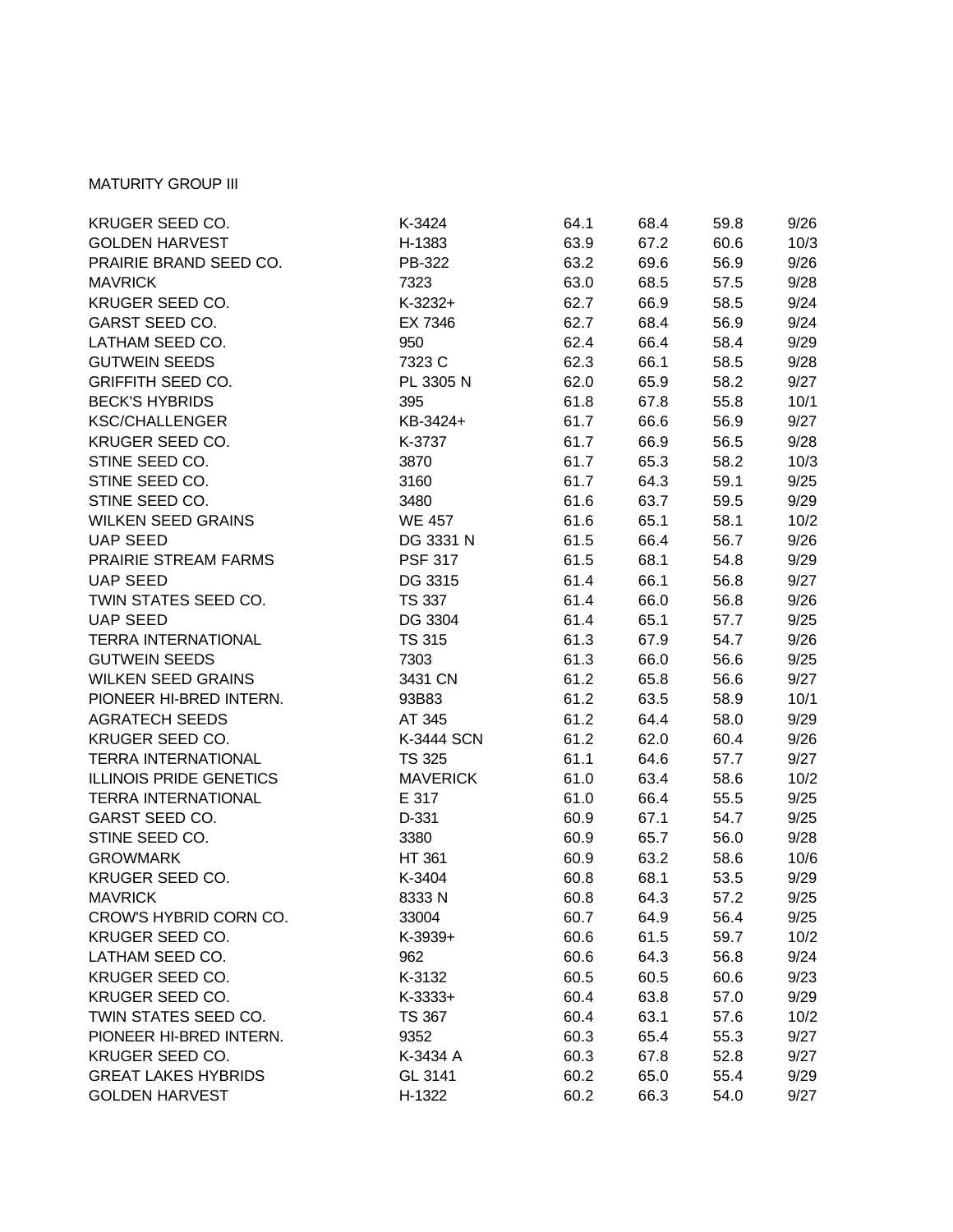| KRUGER SEED CO.            | K-3222               | 60.2 | 68.2 | 52.2 | 9/27 |
|----------------------------|----------------------|------|------|------|------|
| <b>LEWIS HYBRIDS</b>       | 310                  | 60.1 | 63.4 | 56.7 | 9/26 |
| KRUGER SEED CO.            | K-3555               | 60.1 | 65.1 | 55.0 | 9/26 |
| DEKALB GENETICS CORP.      | CX 339 C             | 59.8 | 61.8 | 57.7 | 10/2 |
| KRUGER SEED CO.            | K-3132+              | 59.8 | 64.6 | 55.0 | 9/24 |
| <b>GROWMARK</b>            | <b>HS 3551</b>       | 59.7 | 64.0 | 55.4 | 10/2 |
| KRUGER SEED CO.            | $K-3505+$            | 59.7 | 65.5 | 53.9 | 9/28 |
| <b>MERSCHMAN SEEDS</b>     | <b>TRUMAN V</b>      | 59.7 | 64.0 | 55.5 | 9/27 |
| MIDWEST SEED GENETICS      | G 3141               | 59.7 | 60.3 | 59.0 | 9/23 |
| <b>MERSCHMAN SEEDS</b>     | <b>EISENHOWER IV</b> | 59.6 | 63.4 | 55.7 | 10/2 |
| <b>UAP SEED</b>            | DG 3378 N            | 59.5 | 60.4 | 58.7 | 9/29 |
| <b>GROWMARK</b>            | <b>HS 3362</b>       | 59.5 | 64.0 | 54.9 | 9/28 |
| KRUGER SEED CO.            | KB-3313              | 59.4 | 61.7 | 57.1 | 9/27 |
| <b>AGRATECH SEEDS</b>      | AT 333               | 59.4 | 62.3 | 56.6 | 9/26 |
| <b>GOLDEN HARVEST</b>      | H-1337               | 59.4 | 62.4 | 56.5 | 9/28 |
| <b>WILKEN SEED GRAINS</b>  | 3414                 | 59.3 | 61.1 | 57.5 | 9/22 |
| CROW'S HYBRID CORN CO.     | 33003                | 59.3 | 63.4 | 55.3 | 9/27 |
| HOBLIT SEED CO.            | HB 333               | 59.3 | 63.1 | 55.6 | 9/28 |
| <b>GROWMARK</b>            | E 3071               | 59.3 | 67.8 | 50.8 | 9/28 |
| PRAIRIE STREAM FARMS       | <b>PSF 337 N</b>     | 59.3 | 63.1 | 55.6 | 9/26 |
| PRAIRIE BRAND SEED CO.     | PB-330               | 59.3 | 64.3 | 54.3 | 9/25 |
| KRUGER SEED CO.            | KB-3505              | 59.2 | 66.1 | 52.3 | 9/27 |
| MIDWEST SEED GENETICS      | G 3242               | 59.2 | 65.5 | 53.0 | 9/27 |
| <b>GRIFFITH SEED CO.</b>   | PL 3033              | 59.1 | 59.4 |      | 9/24 |
| <b>AGRIPRO SEEDS</b>       |                      |      |      | 58.8 |      |
|                            | AP 3868              | 59.1 | 64.4 | 53.7 | 9/30 |
| KRUGER SEED CO.            | K-3303               | 59.1 | 63.5 | 54.6 | 9/27 |
| LG SEEDS                   | LG 6395              | 59.0 | 63.1 | 54.8 | 10/3 |
| <b>GUTWEIN SEEDS</b>       | 7333                 | 59.0 | 64.7 | 53.3 | 9/25 |
| <b>WILKEN SEED GRAINS</b>  | <b>WE 456</b>        | 59.0 | 66.5 | 51.5 | 9/27 |
| <b>GOLDEN HARVEST</b>      | H-1316               | 59.0 | 64.1 | 53.9 | 9/24 |
| <b>GARST SEED CO.</b>      | D-308                | 59.0 | 63.1 | 54.8 | 9/21 |
| TWIN STATES SEED CO.       | <b>TS 397</b>        | 58.9 | 59.7 | 58.0 | 9/29 |
| KRUGER SEED CO.            | $K-3230+$            | 58.9 | 65.7 | 52.2 | 9/25 |
| LG SEEDS                   | LG 6369              | 58.8 | 65.1 | 52.4 | 9/30 |
| <b>CALLAHAN SEEDS</b>      | 7388                 | 58.8 | 61.2 | 56.5 | 10/3 |
| <b>CALLAHAN SEEDS</b>      | 7317                 | 58.7 | 63.9 | 53.5 | 9/25 |
| CROW'S HYBRID CORN CO.     | 32003                | 58.5 | 62.7 | 54.4 | 9/24 |
| <b>CALLAHAN SEEDS</b>      | 6330                 | 58.4 | 66.2 | 50.6 | 9/28 |
| <b>GROWMARK</b>            | E 3971               | 58.4 | 61.6 | 55.2 | 10/2 |
| DAIRYLAND SEED CO.         | <b>DSR-325</b>       | 58.3 | 63.0 | 53.6 | 9/26 |
| <b>WILKEN SEED GRAINS</b>  | 3406                 | 58.3 | 62.6 | 54.0 | 9/26 |
| DEKALB GENETICS CORP.      | CX 348               | 58.1 | 60.7 | 55.4 | 9/28 |
| <b>MAVRICK</b>             | 7300                 | 58.0 | 60.3 | 55.7 | 9/25 |
| <b>AGRATECH SEEDS</b>      | AT 396               | 57.9 | 61.1 | 54.7 | 10/5 |
| <b>GOLDEN HARVEST</b>      | H-1394               | 57.9 | 62.0 | 53.7 | 10/2 |
| <b>TERRA INTERNATIONAL</b> | <b>TS 357</b>        | 57.9 | 61.6 | 54.3 | 9/28 |
| <b>GOLDEN HARVEST</b>      | H-1365               | 57.8 | 63.5 | 52.0 | 10/1 |
| <b>MERSCHMAN SEEDS</b>     | <b>HARRISON IV</b>   | 57.7 | 63.9 | 51.6 | 9/26 |
| STINE SEED CO.             | 3581                 | 57.6 | 62.0 | 53.2 | 9/29 |
| <b>WILKEN SEED GRAINS</b>  | <b>WE 308</b>        | 57.6 | 61.8 | 53.3 | 9/27 |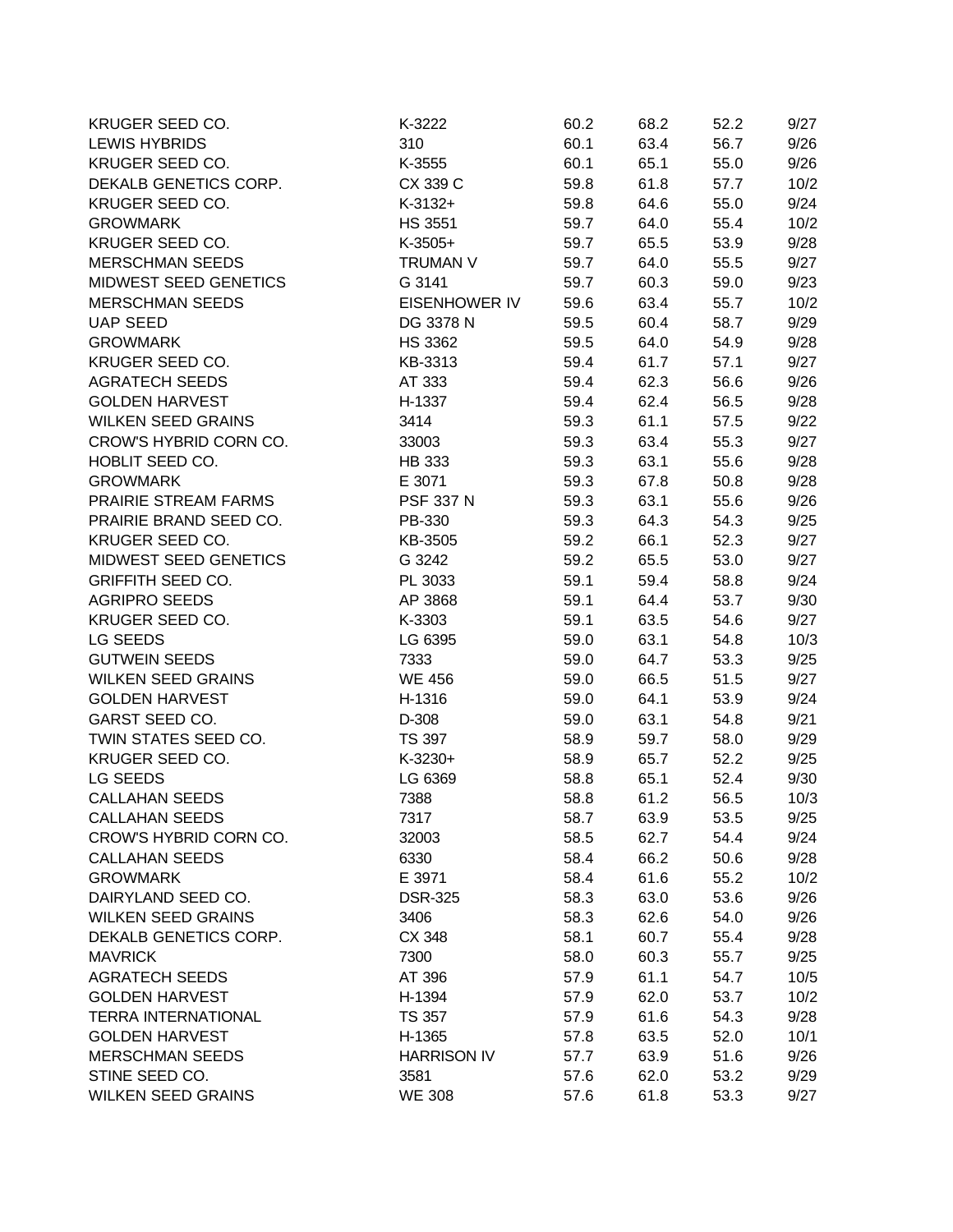| PUBLIC VARIETY                 | <b>PANA</b>       | 57.5         | 60.0         | 55.0         | 9/30         |
|--------------------------------|-------------------|--------------|--------------|--------------|--------------|
| PUBLIC VARIETY                 | IA 3005           | 57.4         | 59.2         | 55.6         | 9/27         |
| DIENER BROS.                   | DB 377            | 57.4         | 61.9         | 53.0         | 10/2         |
| <b>BECK'S HYBRIDS</b>          | 351               | 57.4         | 58.0         | 56.9         | 9/26         |
| <b>WILKEN SEED GRAINS</b>      | 3468              | 57.2         | 61.6         | 52.8         | 10/1         |
| <b>AGRIPRO SEEDS</b>           | AP 3616           | 57.2         | 63.2         | 51.3         | 9/29         |
| <b>AGRIPRO SEEDS</b>           | AP 3880           | 57.2         | 62.3         | 52.1         | 9/29         |
| KRUGER SEED CO.                | K-3525            | 57.0         | 62.0         | 51.9         | 9/27         |
| <b>MERSCHMAN SEEDS</b>         | FILLMORE IV       | 57.0         | 59.0         | 54.9         | 9/29         |
| MIDWEST SEED GENETICS          | G 3300            | 57.0         | 63.4         | 50.5         | 9/30         |
| <b>GUTWEIN SEEDS</b>           | 7346              | 57.0         | 60.7         | 53.3         | 9/27         |
| KRUGER SEED CO.                | K-3769+           | 56.9         | 60.4         | 53.4         | 10/1         |
| PIONEER HI-BRED INTERN.        | 93B41             | 56.9         | 61.0         | 52.9         | 9/26         |
| <b>GROWMARK</b>                | <b>HS 3361</b>    | 56.8         | 62.7         | 50.8         | 10/1         |
| <b>KSC/CHALLENGER</b>          | K-3505+           | 56.8         | 61.7         | 52.0         | 9/26         |
| KRUGER SEED CO.                | K-3919            | 56.8         | 57.3         | 56.3         | 10/2         |
| <b>AGRATECH SEEDS</b>          | AT 310            | 56.8         | 64.2         | 49.3         | 9/30         |
| PUBLIC VARIETY                 | <b>YALE</b>       | 56.7         | 58.8         | 54.6         | 10/1         |
| <b>UAP SEED</b>                | DG 3395           | 56.7         | 61.0         | 52.4         | 10/3         |
| KRUGER SEED CO.                | K-3999            | 56.7         | 61.6         | 51.9         | 10/2         |
| LG SEEDS                       | LG 6339           | 56.7         | 63.8         | 49.5         | 9/29         |
| <b>AGRIPRO SEEDS</b>           | AP 3414           | 56.6         | 60.5         | 52.7         | 9/28         |
| <b>CALLAHAN SEEDS</b>          | 7383              | 56.6         | 61.3         | 51.9         | 10/2         |
| <b>BECK'S HYBRIDS</b>          | 386               | 56.6         | 63.1         | 50.2         | 10/1         |
| STINE SEED CO.                 | 3660              | 56.5         | 60.4         | 52.6         | 9/27         |
| KRUGER SEED CO.                | K-39 RR SCN       | 56.5         | 59.1         | 53.8         | 9/29         |
| <b>UAP SEED</b>                | DG 3367           | 56.4         | 58.8         | 54.1         | 9/26         |
| <b>WILKEN SEED GRAINS</b>      | 3494              | 56.1         | 59.9         | 52.3         | 10/3         |
| <b>TERRA INTERNATIONAL</b>     | E 364 T           | 56.0         | 59.7         | 52.3         | 9/27         |
| TWIN STATES SEED CO.           | <b>TS 317</b>     | 55.8         | 66.1         | 45.6         | 9/29         |
| <b>AGRATECH SEEDS</b>          | AT 335            | 55.8         | 62.2         | 49.3         | 9/27         |
| <b>MERSCHMAN SEEDS</b>         | <b>MADISON V</b>  | 55.7         | 57.6         | 53.7         | 10/1         |
| PRAIRIE STREAM FARMS           | <b>PSF 327</b>    | 55.7         | 61.2         | 50.3         | 9/27         |
| <b>GRIFFITH SEED CO.</b>       | PL 3216           | 55.6         | 59.7         | 51.6         | 9/24         |
| G.M.A. SEED CO.                | SVI 3020          | 55.6         | 60.5         | 50.8         | 9/29         |
| TWIN STATES SEED CO.           | TS 316            | 55.5         | 59.0         | 52.1         | 9/25         |
| CROW'S HYBRID CORN CO.         | 38004             | 55.4         | 60.2         | 50.6         | 9/30         |
| <b>STONE SEED FARMS</b>        | SE-3897           | 55.3         | 59.3         | 51.4         | 10/1         |
| <b>WILKEN SEED GRAINS</b>      | 3466              | 55.2         | 62.2         | 48.3         | 10/2         |
| HOBLIT SEED CO.                | <b>HB 347</b>     | 55.2         | 56.4         | 53.9         | 10/1         |
| <b>GROWMARK</b>                | HS 3251           | 55.0         | 57.7         | 52.3         | 9/28         |
| <b>GOLDEN HARVEST</b>          | H-1353            | 55.0         | 59.7         | 50.3         | 10/1         |
| <b>ILLINOIS PRIDE GENETICS</b> | <b>MACON</b>      | 55.0         | 59.1         | 51.0         | 9/30         |
| <b>ILLINOIS PRIDE GENETICS</b> | <b>SALINE</b>     | 55.0         | 59.2         | 50.8         | 10/3         |
| PUBLIC VARIETY                 | <b>LINFORD</b>    | 55.0         | 55.9         | 54.0         | 9/30         |
| PUBLIC VARIETY                 | <b>THORNE</b>     |              |              |              |              |
| <b>LEWIS HYBRIDS</b>           | 363               | 54.8         | 57.2         | 52.5<br>51.3 | 9/28<br>9/27 |
| <b>TERRA INTERNATIONAL</b>     | <b>TS 364</b>     | 54.7<br>54.5 | 58.0<br>60.1 | 49.0         |              |
| <b>GREAT LAKES HYBRIDS</b>     | GL 3396           | 54.5         | 58.0         | 51.1         | 10/2<br>9/29 |
|                                |                   |              |              |              |              |
| PUBLIC VARIETY                 | <b>CHARLESTON</b> | 54.4         | 64.8         | 44.0         | 10/2         |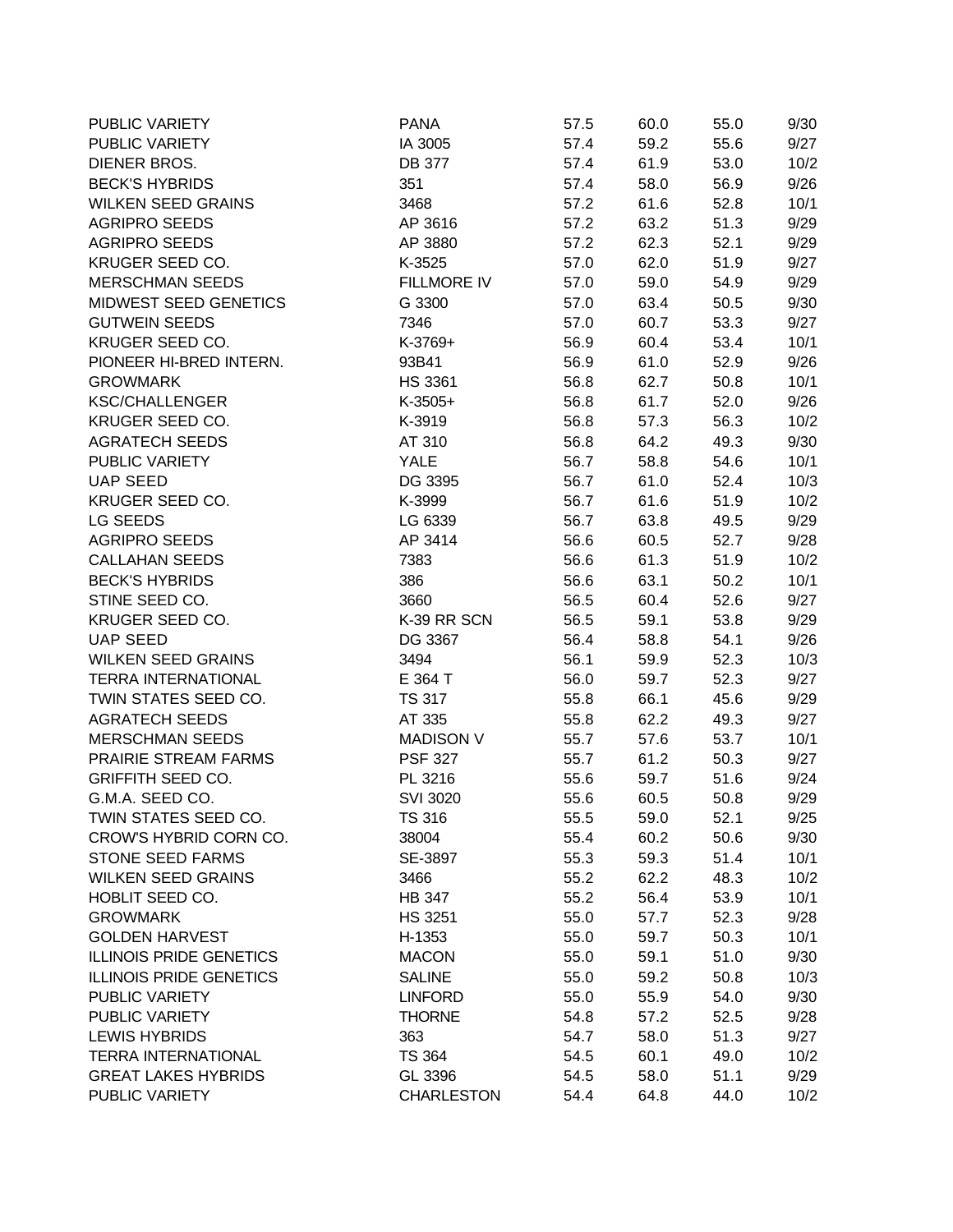|                                | <b>PSF 376</b>        | 54.4 | 59.1 | 49.8 | 10/1 |
|--------------------------------|-----------------------|------|------|------|------|
| DEKALB GENETICS CORP.          | CX 375                | 54.4 | 58.2 | 50.6 | 9/28 |
| DEKALB GENETICS CORP.          | CX 351                | 54.3 | 57.5 | 51.2 | 10/2 |
| KRUGER SEED CO.                | K-3779                | 54.3 | 57.5 | 51.1 | 9/29 |
| <b>CALLAHAN SEEDS</b>          | 8363 X                | 54.3 | 59.5 | 49.1 | 9/27 |
| <b>UAP SEED</b>                | DG 3368               | 54.2 | 59.2 | 49.2 | 10/2 |
| KRUGER SEED CO.                | K-3606                | 54.1 | 58.3 | 49.8 | 9/24 |
| PUBLIC VARIETY                 | <b>RESNIK</b>         | 54.1 | 55.8 | 52.5 | 9/27 |
| PUBLIC VARIETY                 | <b>PROBST</b>         | 53.9 | 57.6 | 50.3 | 9/27 |
| SIEBEN HYBRIDS                 | 326                   | 53.9 | 60.0 | 47.7 | 9/28 |
| <b>LEWIS HYBRIDS</b>           | 360                   | 53.9 | 58.6 | 49.1 | 10/1 |
| <b>GROWMARK</b>                | E 3170                | 53.8 | 55.6 | 51.9 | 9/21 |
| <b>CALLAHAN SEEDS</b>          | 5390                  | 53.7 | 57.1 | 50.4 | 10/4 |
| KRUGER SEED CO.                | K-3500                | 53.7 | 59.1 | 48.2 | 10/1 |
| <b>DIENER BROS.</b>            | DBXV 835              | 53.5 | 55.0 | 51.9 | 9/26 |
| PUBLIC VARIETY                 | IA 3003               | 53.3 | 57.9 | 48.7 | 9/13 |
| <b>AGRIPRO SEEDS</b>           | AP 3250               | 53.3 | 60.3 | 46.2 | 9/25 |
| PIONEER HI-BRED INTERN.        | 9306                  | 53.3 | 59.4 | 47.3 | 9/22 |
| HOBLIT SEED CO.                | <b>EXP 541</b>        | 53.0 | 57.6 | 48.4 | 9/28 |
| <b>ILLINOIS PRIDE GENETICS</b> | <b>IROQUOIS</b>       | 52.6 | 57.1 | 48.1 | 9/19 |
| STINE SEED CO.                 | 3683                  | 52.6 | 59.8 | 45.3 | 9/27 |
| TWIN STATES SEED CO.           | TS 366                | 52.4 | 54.4 | 50.3 | 9/30 |
| <b>AGRATECH SEEDS</b>          | AT 324                | 52.4 | 60.4 | 44.3 | 9/22 |
| KRUGER SEED CO.                | K-3777                | 52.4 | 59.1 | 45.8 | 9/26 |
| <b>WILKEN SEED GRAINS</b>      | <b>WE 303</b>         | 52.3 | 54.3 | 50.3 | 10/2 |
| KRUGER SEED CO.                | K-3939 A              | 52.1 | 54.7 | 49.4 | 10/2 |
| <b>WILKEN SEED GRAINS</b>      | <b>WE 312</b>         | 52.0 | 55.6 | 48.4 | 9/26 |
| DEKALB GENETICS CORP.          | CX 399                | 51.5 | 51.0 | 51.9 | 10/3 |
| <b>AGRATECH SEEDS</b>          | AT 315 STS            | 51.2 | 57.3 | 45.1 | 9/24 |
| DEKALB GENETICS CORP.          | CX 313                | 50.4 | 55.4 | 45.5 | 9/26 |
| PUBLIC VARIETY                 | <b>ATHOW</b>          | 50.1 | 54.8 | 45.4 | 9/19 |
| DEKALB GENETICS CORP.          | CX 377                | 49.9 | 52.7 | 47.0 | 9/30 |
| DAIRYLAND SEED CO.             | DSR-314 STS           | 49.3 | 53.5 | 45.0 | 9/24 |
| PUBLIC VARIETY                 | <b>EDISON</b>         | 48.6 | 52.7 | 44.4 | 9/26 |
| DAIRYLAND SEED CO.             | DSR-370 STS           | 47.6 | 49.4 | 45.7 | 9/30 |
| DEKALB GENETICS CORP.          | CX 368                | 47.5 | 48.1 | 46.8 | 9/28 |
| PUBLIC VARIETY                 | <b>WILLIAMS 82</b>    | 45.9 | 47.2 | 44.6 | 9/30 |
|                                |                       |      |      |      |      |
|                                | <b>AVERAGE</b>        | 57.4 | 61.5 | 53.2 |      |
|                                | L.S.D. 10% LEVEL      | 4.7  | 4.5  | 4.8  |      |
|                                | L.S.D. 30% LEVEL      | 3.0  | 2.9  | 3.0  | Ω,   |
|                                | STD ERR OF TRT MN 2.0 |      | 1.9  | 2.1  | Ω,   |
|                                | COEFF OF VAR (%)      | 6.0  | 5.5  | 6.8  | ä.   |
| <b>MATURITY GROUP IV</b>       |                       |      |      |      |      |
| KRUGER SEED CO.                | K-4040+               | 56.4 | 62.2 | 50.6 | 10/1 |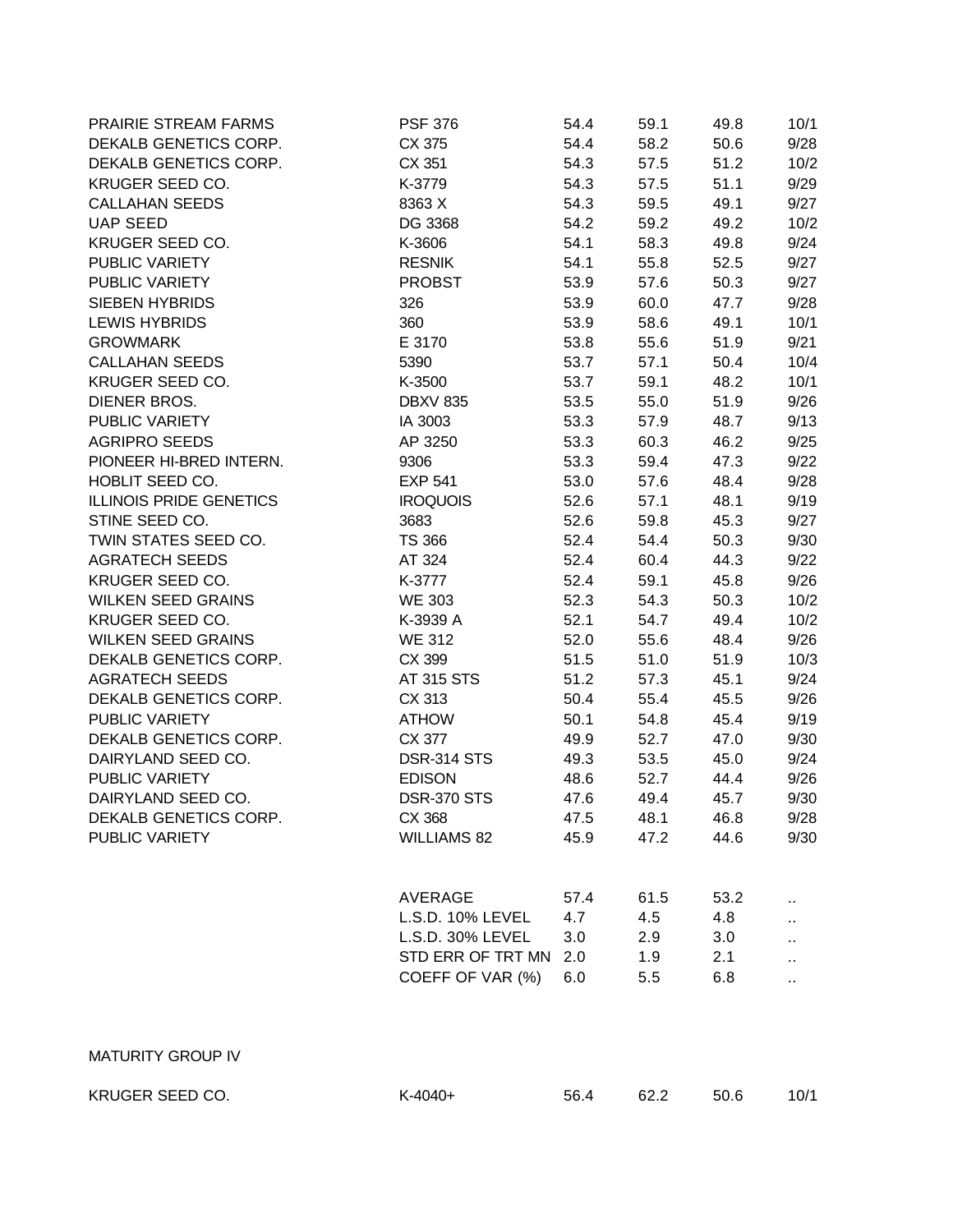| <b>PUBLIC VARIETY</b>          | <b>OMAHA</b>         | 54.5 | 61.2 | 47.7 | 9/30                 |
|--------------------------------|----------------------|------|------|------|----------------------|
| <b>AGRATECH SEEDS</b>          | AT 415               | 54.0 | 57.9 | 50.1 | 9/28                 |
| KRUGER SEED CO.                | K-4242               | 53.5 | 58.8 | 48.1 | 9/30                 |
| <b>BECK'S HYBRIDS</b>          | 419                  | 52.4 | 58.5 | 46.3 | 10/3                 |
| <b>PUBLIC VARIETY</b>          | <b>BRONSON</b>       | 51.9 | 54.3 | 49.5 | 10/4                 |
| <b>PUBLIC VARIETY</b>          | <b>CISNE</b>         | 50.4 | 54.5 | 46.3 | 10/3                 |
| <b>PUBLIC VARIETY</b>          | <b>FLYER</b>         | 46.9 | 50.6 | 43.2 | 9/29                 |
| <b>PUBLIC VARIETY</b>          | <b>NILE</b>          | 46.0 | 45.0 | 46.9 | 9/30                 |
| <b>ILLINOIS PRIDE GENETICS</b> | <b>KS 4694</b>       | 42.2 | 44.6 | 39.7 | 10/7                 |
|                                | AVERAGE              | 51.9 | 55.7 | 48.1 |                      |
|                                | $L.S.D.$ 10% $LEVEL$ | 4.2  | 4.7  | 3.9  |                      |
|                                | $L.S.D. 30\% LEVEL$  | 2.6  | 2.9  | 2.4  | $\ddot{\phantom{0}}$ |
|                                | STD ERR OF TRT MN    | 1.8  | 2.0  | 1.6  |                      |
|                                | COEFF OF VAR (%)     | 6.0  | 6.1  | 5.8  |                      |
|                                |                      |      |      |      |                      |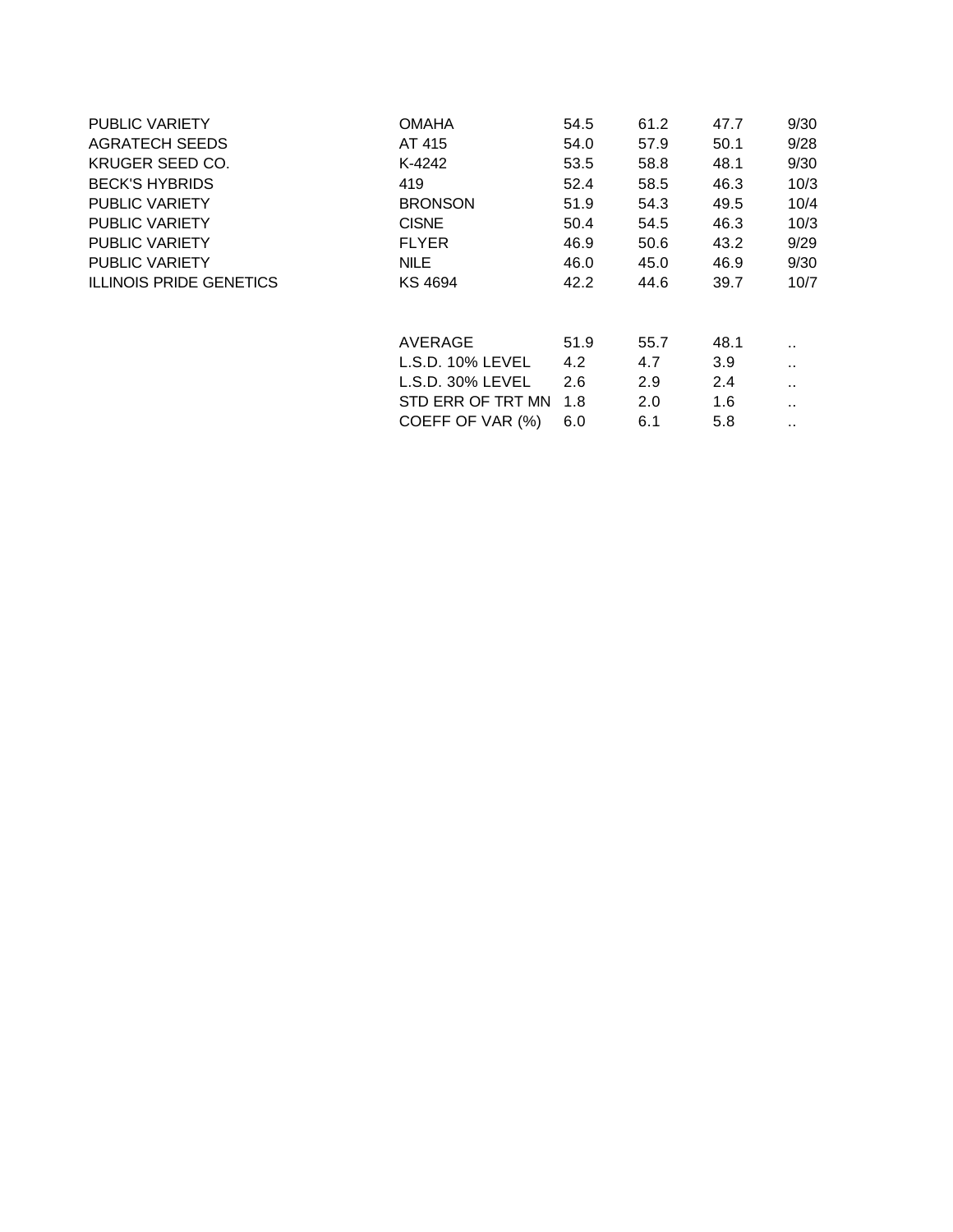| ılts  |      |                         | 96-97<br>Average | 95-97<br>Average |
|-------|------|-------------------------|------------------|------------------|
| Lodg- | Hgt. | Shat-                   | Yld              | Yld              |
| ing   | (in) | tering                  | Bu/A             | Bu/A             |
|       |      |                         |                  |                  |
|       |      |                         |                  |                  |
|       |      |                         |                  |                  |
| 2.4   | 36   | $\overline{\mathbf{c}}$ | 45.6             |                  |
|       |      |                         |                  |                  |
|       |      |                         |                  |                  |
| 1.5   | 30   | 1                       | 60.4             |                  |
| 1.7   | 30   | 1                       |                  |                  |
| 2.5   | 37   | 1                       |                  |                  |
| 1.7   | 34   | 1                       | 62.1             |                  |
| 2.1   | 30   | 1                       | 59.0             | 58.4             |
| 1.6   | 31   | 1                       | 56.9             | 57.0             |
| 1.7   | 32   | 1                       |                  |                  |
| 1.4   | 33   | 1                       |                  |                  |
| 2.0   | 31   | 1                       |                  |                  |
| 1.5   | 30   | 1                       |                  |                  |
| 1.4   | 30   | 1                       |                  |                  |
| 1.4   | 30   | 1                       |                  |                  |
| 1.5   | 31   | 1                       |                  |                  |
| 1.7   | 31   | 1                       |                  |                  |
| 1.4   | 30   | 1                       |                  |                  |
| 1.6   | 30   | 1                       | 58.7             |                  |
| 1.8   | 31   | 1                       | 58.8             |                  |
| 2.0   | 28   | 1                       | 56.5             | 57.1             |
| 1.4   | 31   | 1                       |                  |                  |
| 1.7   | 32   | 1                       |                  |                  |
| 2.9   | 42   | 1                       | 57.8             | 56.5             |
| 1.4   | 29   | 1                       |                  |                  |
| 1.7   | 30   | 1                       |                  |                  |
| 1.5   | 29   | 1                       |                  |                  |
| 1.5   | 29   | 1                       |                  |                  |
| 1.8   | 29   | 1                       | 56.5             |                  |
| 1.6   | 28   | 1                       |                  |                  |
| 1.4   | 32   | 1                       |                  |                  |
| 2.4   | 37   | 1                       |                  |                  |
| 1.6   | 35   | 1                       | 54.8             |                  |
| 2.1   | 36   | 1                       |                  |                  |
| 1.9   | 37   | 1                       |                  |                  |
| 1.6   | 31   | 1                       |                  |                  |
| 1.7   | 34   | 1                       | 56.7             |                  |
| 1.5   | 33   | 1                       | 55.0             | 55.1             |
| 1.8   | 34   | 1                       | 54.5             |                  |
| 2.0   | 37   | 1                       | 54.6             |                  |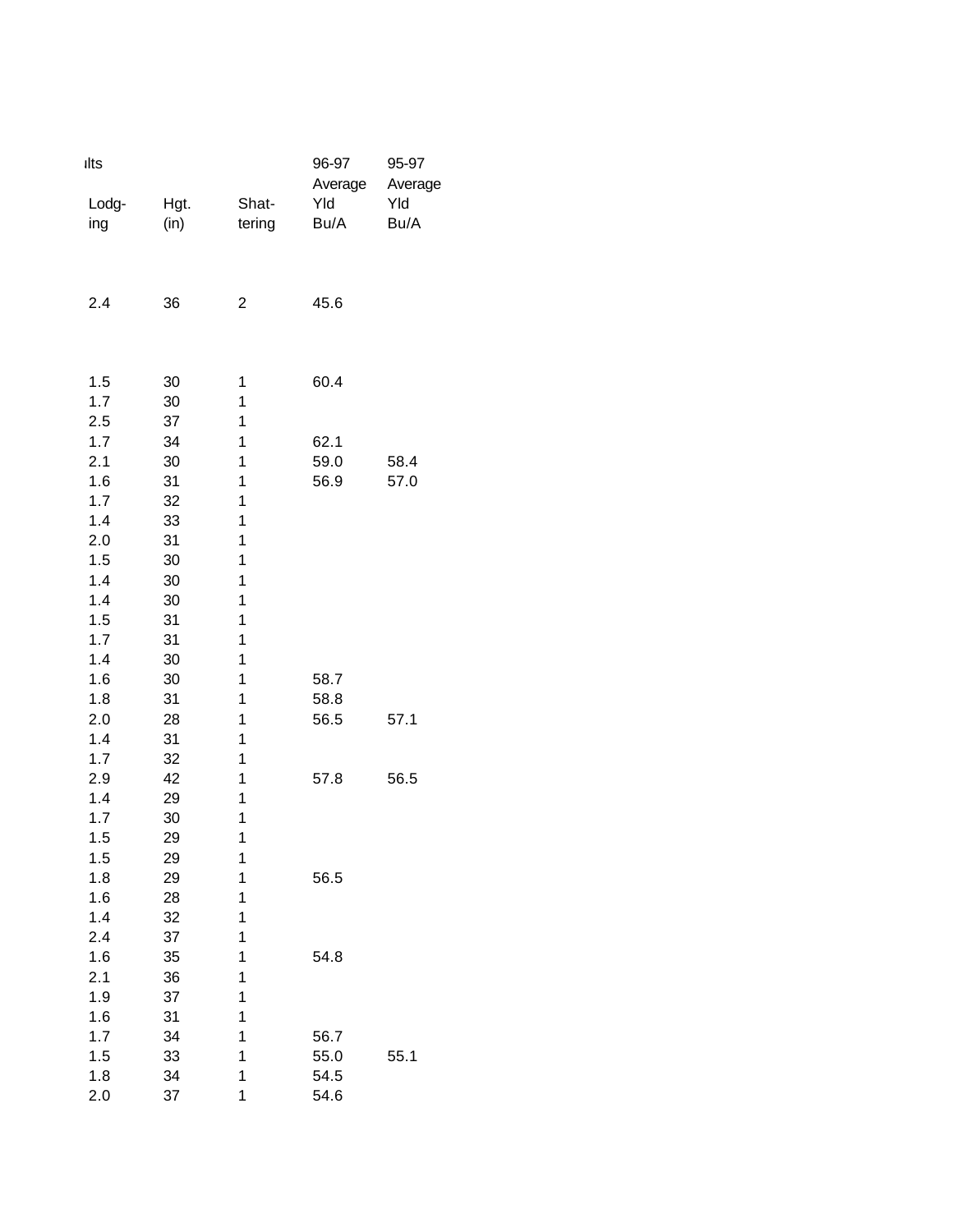| 2.0  | 35          | 1  | 56.4      | 55.7      |
|------|-------------|----|-----------|-----------|
| 1.9  | 30          | 1  | 52.3      | 52.8      |
| 1.3  | 28          | 1  |           |           |
| 3.0  | 38          | 1  |           |           |
| 2.0  | 35          | 1  | 53.9      |           |
| 1.5  | 31          | 1  |           |           |
| 1.6  | 28          | 1  |           |           |
| 1.4  | 32          | 1  |           |           |
| 1.7  | 29          | 1  | 52.5      | 53.5      |
| 1.4  | 32          | 1  | 54.6      | 54.8      |
| 1.0  | 28          | 1  | 54.2      | 53.3      |
| 1.4  | 30          | 1  | 52.7      | 53.3      |
|      |             | 1  |           |           |
| 2.8  | 37          |    |           |           |
| 1.6  | 30          | 1  |           |           |
| 1.2  | 29          | 1  | 55.5      |           |
| 1.5  | 33          | 1  | 55.8      |           |
| 1.6  | 38          | 1  | 54.2      |           |
| 1.0  | 28          | 1  | 54.7      |           |
| 1.2  | 30          | 1  |           |           |
| 1.7  | 33          | 1  |           |           |
| 1.8  | 30          | 1  |           |           |
| 1.5  | 28          | 1  |           |           |
| 1.7  | 37          | 1  | 53.8      | 54.0      |
| 2.1  | 37          | 1  | 54.1      | 54.3      |
| 1.5  | 35          | 1  |           |           |
| 1.0  | 30          | 1  |           |           |
| 1.5  | 38          | 1  | 52.7      |           |
| 1.8  | 34          | 1  |           |           |
| 1.9  | 34          | 1  | 51.2      |           |
| 1.4  | 29          | 1  |           |           |
| 2.3  | 33          | 1  |           |           |
| 1.8  | 27          | 1  | 50.2      |           |
| 1.1  | 29          | 1  | 51.4      | 53.1      |
| 1.4  | 37          | 1  | 49.9      | 51.5      |
| 2.2  | 35          | 1  | 49.1      |           |
| 2.0  | 37          | 1  |           |           |
| 1.9  | 32          | 1  | 47.8      | 48.5      |
| 1.2  | 26          | 1  | 49.4      | 50.6      |
|      |             | 1  |           |           |
| 1.5  | 29          |    |           |           |
| 1.6  | 33          | 1  |           |           |
| 2.0  | 37          | 1  |           |           |
| 1.7  | 31          | 1  | 46.4      | 47.4      |
| 2.3  | 35          | 1  |           |           |
| 1.7  | 32          |    | 54.1      | 53.7      |
| 0.6  | 4           |    | .,        | ٠.        |
| 0.4  | 3           |    |           |           |
| 0.2  | $\mathbf 1$ |    | .,<br>3.7 | ٠.<br>2.9 |
| 17.9 | 7           |    | 11.9      | 9.3       |
|      |             | ., |           |           |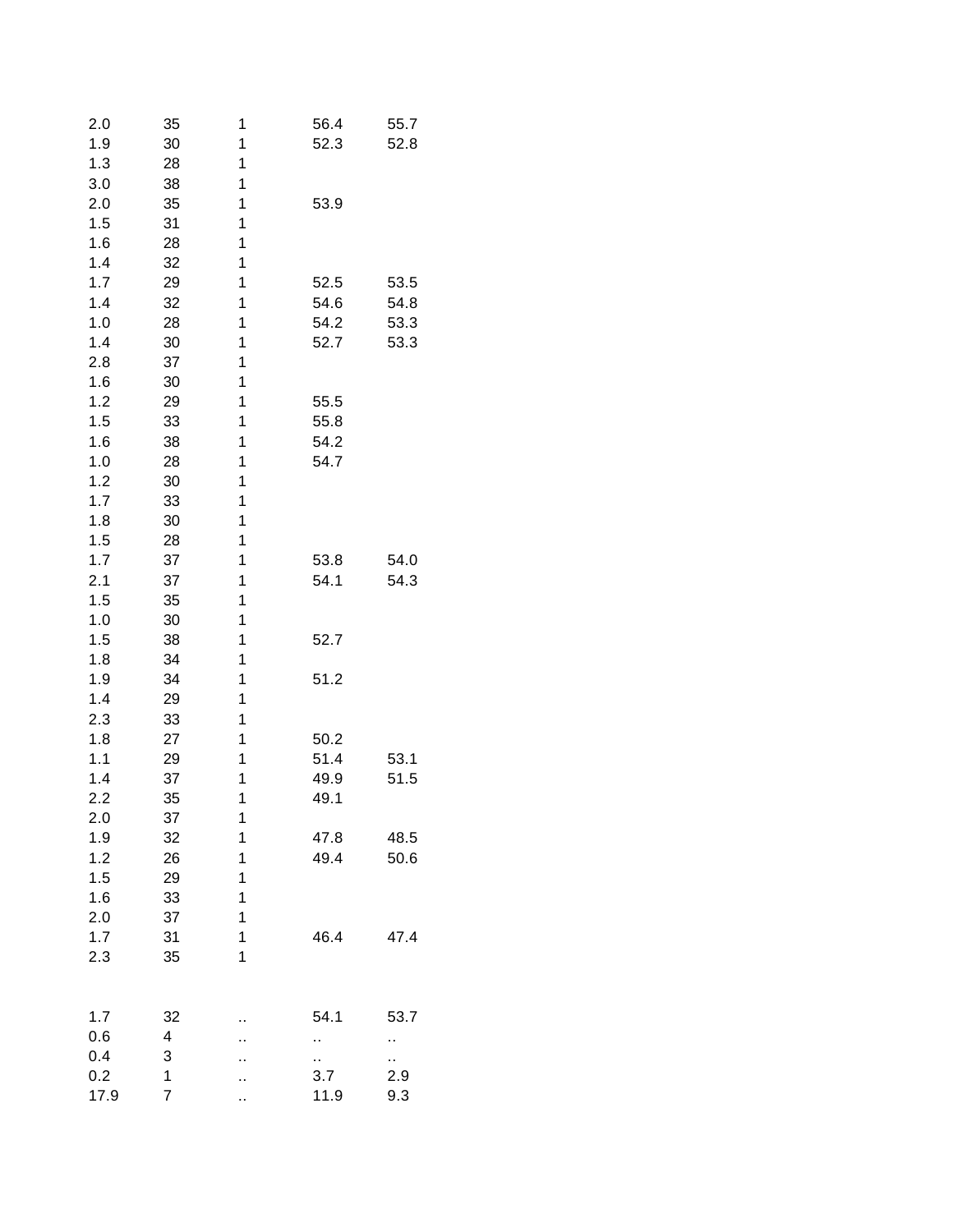| 1.1 | 33 | 1 | 64.4 |      |
|-----|----|---|------|------|
| 1.2 | 37 | 1 |      |      |
| 1.7 | 38 | 1 | 62.6 |      |
| 1.5 | 35 | 1 |      |      |
| 1.3 | 32 | 1 | 61.7 |      |
| 1.4 | 35 | 1 |      |      |
| 1.7 | 37 | 1 |      |      |
| 2.0 | 38 | 1 |      |      |
| 1.9 | 37 | 1 |      |      |
| 1.4 | 35 | 1 | 62.6 |      |
| 1.4 | 34 | 1 | 62.9 |      |
| 1.9 | 35 | 1 | 62.7 |      |
| 1.3 | 38 | 1 |      |      |
| 1.2 | 35 | 1 |      |      |
| 2.1 | 34 | 1 | 61.7 |      |
| 2.1 | 38 | 1 |      |      |
| 1.9 | 37 | 1 | 62.9 |      |
| 1.8 | 35 | 1 |      |      |
| 1.6 | 35 | 1 | 61.8 |      |
| 2.0 | 36 | 1 |      |      |
| 1.5 | 32 | 1 |      |      |
| 1.5 | 35 | 1 | 61.7 | 61.2 |
| 1.4 | 31 | 1 |      |      |
| 2.1 | 37 | 1 | 62.2 | 61.3 |
| 1.6 | 38 | 1 |      |      |
| 1.1 | 35 | 1 |      |      |
| 1.8 | 37 | 1 |      |      |
| 2.1 | 34 | 1 |      |      |
| 2.7 | 42 | 1 | 60.7 |      |
| 1.4 | 30 | 1 |      |      |
| 1.5 | 37 | 1 | 62.1 |      |
| 1.2 | 34 | 1 | 61.2 |      |
| 2.5 | 38 | 1 |      |      |
| 1.8 | 34 | 1 |      |      |
| 2.0 | 36 | 1 |      |      |
| 1.8 | 37 | 1 | 61.7 |      |
| 1.2 | 34 | 1 | 64.1 |      |
| 1.4 | 31 | 1 |      |      |
| 1.5 | 32 | 1 | 63.0 |      |
| 1.6 | 34 | 1 | 62.9 |      |
| 1.8 | 37 | 1 |      |      |
| 1.5 | 37 | 1 | 61.9 | 60.7 |
| 1.7 | 36 | 1 | 62.6 |      |
| 1.6 | 33 | 1 |      |      |
| 1.5 | 36 | 1 |      |      |
|     |    |   |      |      |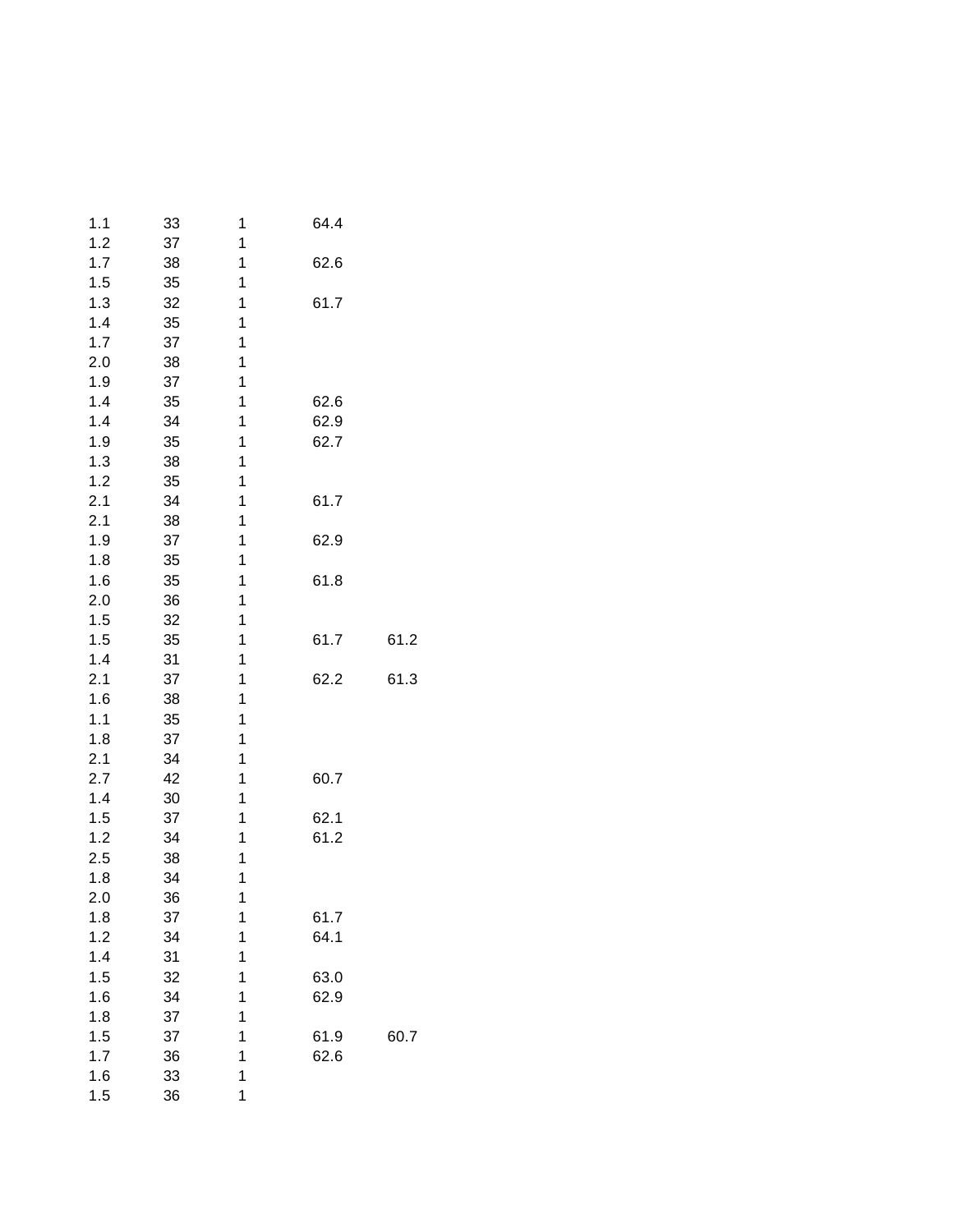| 1.6 | 35 | 1 |      |      |
|-----|----|---|------|------|
| 1.7 | 32 | 1 | 61.4 |      |
| 1.4 | 33 | 1 |      |      |
| 1.8 | 42 | 1 |      |      |
| 1.8 | 31 | 1 |      |      |
| 1.6 | 39 | 1 | 60.7 | 58.9 |
| 2.5 | 34 | 1 |      |      |
| 2.1 | 34 | 1 |      |      |
| 2.0 | 34 | 1 |      |      |
| 1.3 | 37 | 1 |      |      |
| 2.0 | 37 | 1 |      |      |
|     |    | 1 |      |      |
| 1.3 | 33 | 1 |      |      |
| 1.7 | 33 |   | 61.9 |      |
| 1.9 | 35 | 1 | 59.2 |      |
| 1.8 | 35 | 1 |      |      |
| 1.6 | 33 | 1 | 61.7 | 60.8 |
| 2.1 | 34 | 1 | 60.2 | 58.6 |
| 2.0 | 36 | 1 | 60.2 |      |
| 2.0 | 36 | 1 |      |      |
| 1.8 | 37 | 1 |      |      |
| 1.7 | 33 | 1 |      |      |
| 1.9 | 33 | 1 | 60.7 | 60.2 |
| 1.8 | 34 | 1 |      |      |
| 1.7 | 33 | 1 | 60.8 | 59.8 |
| 1.1 | 34 | 1 |      |      |
| 1.3 | 34 | 1 |      |      |
| 1.1 | 34 | 1 | 61.8 |      |
| 1.5 | 37 | 1 | 60.5 |      |
| 1.5 | 35 | 1 |      |      |
| 1.3 | 31 | 1 |      |      |
| 1.3 | 30 | 1 |      |      |
| 2.1 | 41 | 1 |      |      |
| 1.6 | 32 | 1 |      |      |
| 1.7 | 34 | 1 | 61.3 |      |
| 1.4 | 33 | 1 |      |      |
| 1.7 | 31 | 1 | 61.0 |      |
| 1.7 | 31 | 1 |      |      |
| 1.9 | 34 | 1 | 60.8 |      |
| 2.0 | 38 | 1 |      |      |
| 1.7 | 37 | 1 | 59.8 | 59.5 |
| 1.8 | 31 | 1 | 60.1 | 58.6 |
| 1.5 | 33 | 1 |      |      |
| 1.7 |    | 1 |      |      |
|     | 32 |   |      |      |
| 1.7 | 40 | 1 | 58.9 |      |
| 1.4 | 35 | 1 |      |      |
| 1.0 | 33 | 1 |      |      |
| 2.0 | 38 | 1 | 60.4 |      |
| 1.3 | 34 | 1 |      |      |
| 1.7 | 36 | 1 |      |      |
| 1.6 | 36 | 1 |      |      |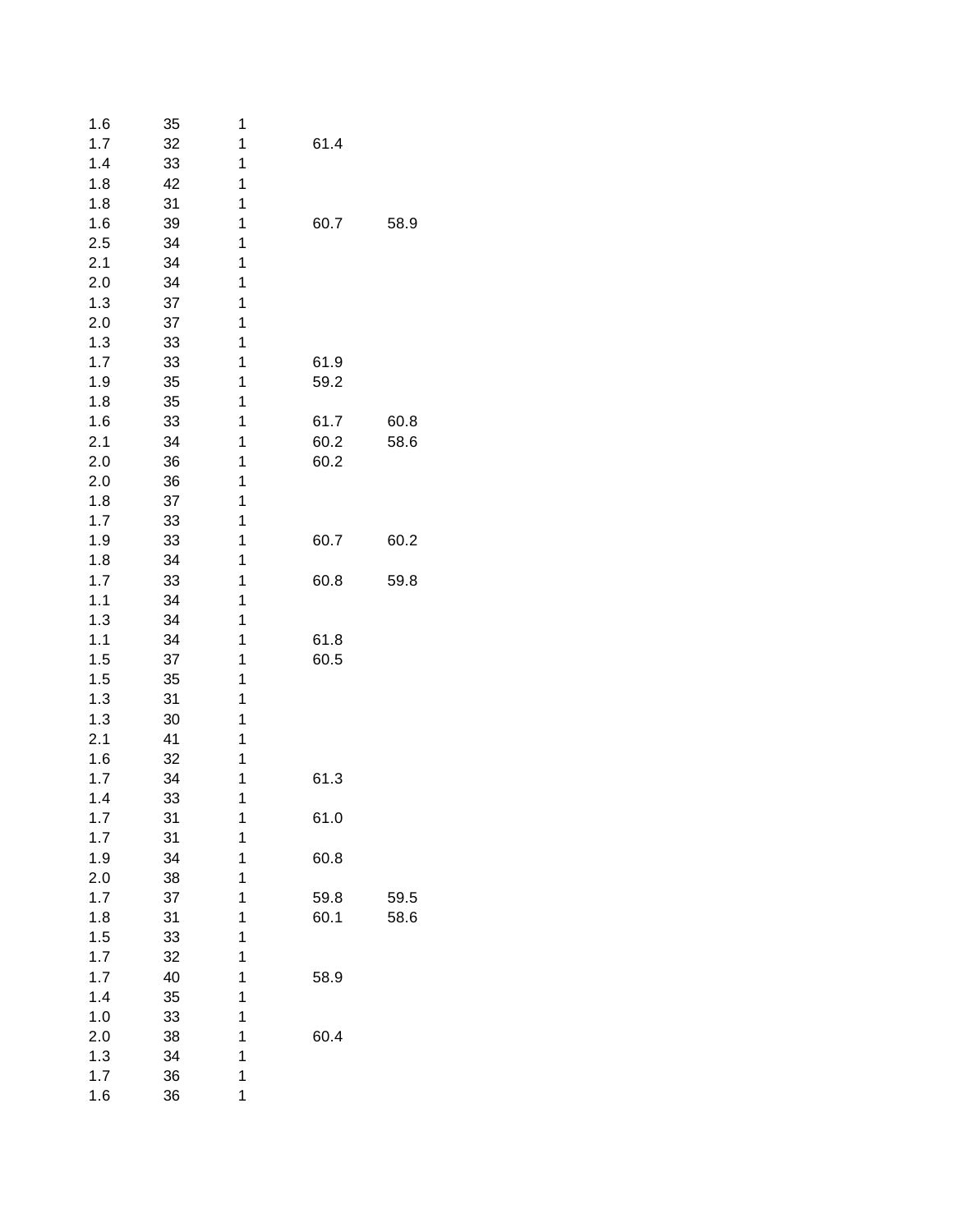| 2.7 | 43 | 1 |      |      |
|-----|----|---|------|------|
| 2.2 | 34 | 1 | 58.1 |      |
| 1.2 | 37 | 1 |      |      |
| 1.6 | 36 | 1 |      |      |
| 2.1 | 33 | 1 | 59.0 |      |
| 1.7 | 33 | 1 | 58.6 |      |
| 1.5 | 34 | 1 |      |      |
| 1.5 | 33 | 1 | 60.4 | 60.8 |
| 2.0 | 34 | 1 | 59.2 | 58.4 |
| 1.9 | 35 | 1 |      |      |
| 1.6 | 34 | 1 |      |      |
| 1.7 | 33 | 1 | 58.1 | 57.0 |
| 1.1 | 33 | 1 |      |      |
| 2.3 | 34 | 1 | 59.7 | 58.7 |
| 2.0 | 34 | 1 | 61.1 |      |
|     |    | 1 |      |      |
| 2.1 | 37 |   |      |      |
| 1.6 | 34 | 1 |      |      |
| 1.8 | 37 | 1 | 56.2 | 55.2 |
| 2.0 | 37 | 1 | 59.6 |      |
| 2.2 | 33 | 1 |      |      |
| 1.7 | 36 | 1 |      |      |
| 1.7 | 37 | 1 | 57.5 |      |
| 1.9 | 36 | 1 |      |      |
| 1.4 | 34 | 1 |      |      |
| 1.8 | 32 | 1 | 59.2 | 59.4 |
| 1.9 | 36 | 1 |      |      |
| 1.9 | 33 | 1 | 58.7 |      |
| 1.8 | 40 | 1 | 60.2 |      |
| 1.9 | 35 | 1 |      |      |
| 1.6 | 36 | 1 |      |      |
| 1.7 | 34 | 1 |      |      |
| 1.8 | 33 | 1 |      |      |
| 1.6 | 37 | 1 |      |      |
| 1.5 | 36 | 1 | 57.0 |      |
| 2.2 | 35 | 1 |      |      |
| 1.0 | 32 | 1 | 57.8 |      |
| 2.1 | 36 | 1 |      |      |
| 1.3 | 37 | 1 |      |      |
| 2.0 | 34 | 1 | 57.8 |      |
| 1.5 | 36 | 1 |      |      |
| 1.8 | 35 | 1 | 58.4 | 58.1 |
| 1.7 | 36 | 1 | 58.3 | 56.7 |
| 1.9 | 36 | 1 | 57.8 | 56.1 |
| 2.3 | 42 | 1 | 55.9 | 54.4 |
| 2.9 | 41 | 1 | 55.1 | 53.3 |
| 1.7 | 34 | 1 | 56.4 |      |
|     |    | 1 |      | 55.8 |
| 1.8 | 34 |   |      |      |
| 1.9 | 32 | 1 | 58.6 | 58.4 |
| 1.5 | 34 | 1 | 60.0 |      |
| 1.7 | 29 | 1 | 53.3 | 52.2 |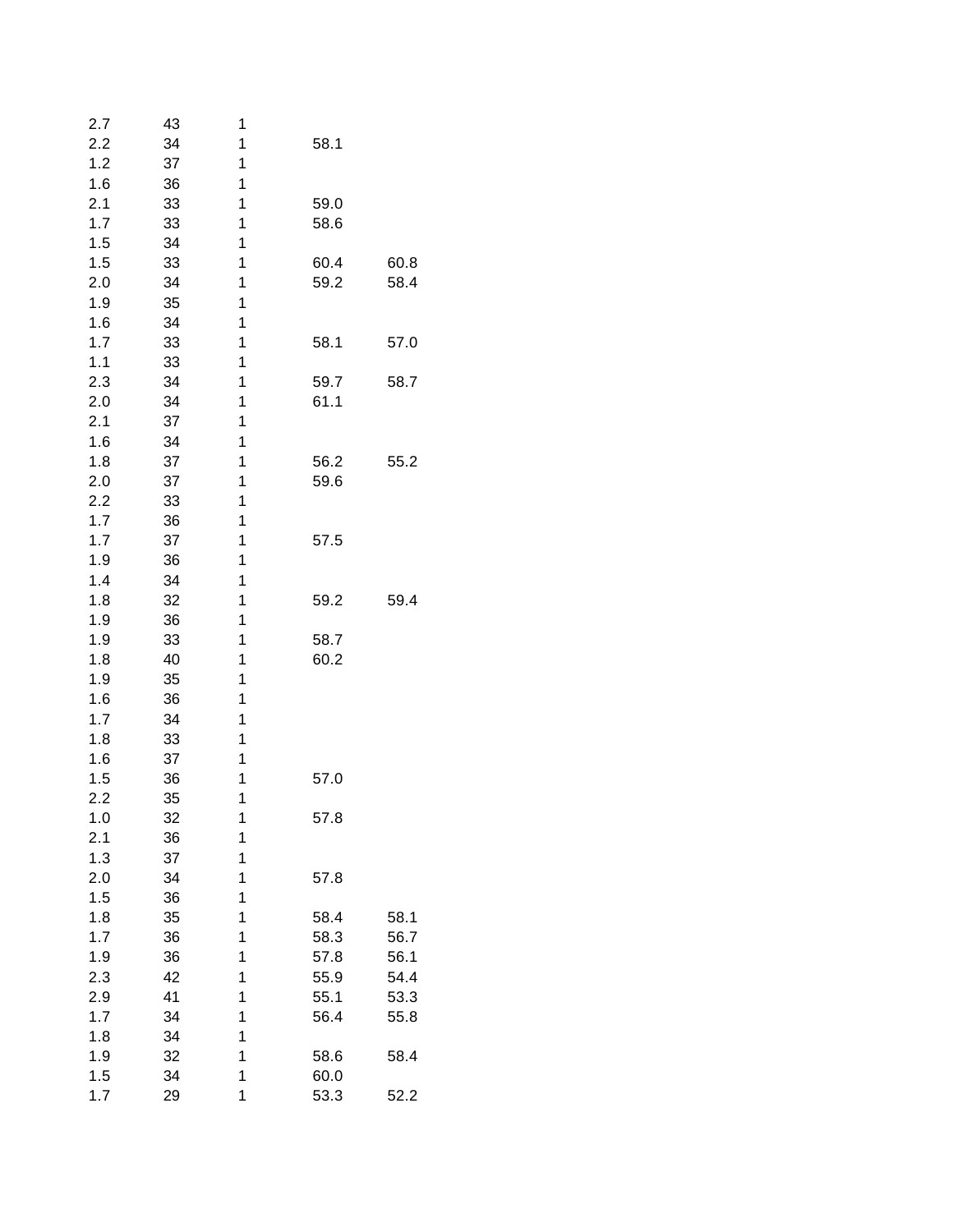| 1.5  | 36                  | 1 |      |      |
|------|---------------------|---|------|------|
| 1.3  | 38                  | 1 |      |      |
| 1.7  | 36                  | 1 | 56.4 | 55.2 |
| 2.0  | 33                  | 1 |      |      |
| 1.8  | 34                  | 1 |      |      |
| 1.8  | 35                  | 1 | 57.3 | 56.0 |
| 1.6  | 36                  | 1 | 58.3 | 58.8 |
| 1.3  | 36                  | 1 | 55.2 | 54.1 |
| 2.0  | 35                  | 1 | 56.5 | 55.3 |
| 2.1  | 34                  | 1 | 58.5 |      |
| 1.9  | 32                  | 1 | 57.8 |      |
| 2.0  | 38                  | 1 |      |      |
| 1.7  | 38                  | 1 |      |      |
| 1.8  | 37                  | 1 |      |      |
| 1.9  | 33                  | 1 |      |      |
| 2.1  | 31                  | 1 | 53.5 | 54.4 |
| 1.3  | 32                  | 1 | 57.2 |      |
| 1.7  | 33                  | 1 | 57.1 |      |
| 1.5  | 36                  | 1 |      |      |
| 1.9  | 37                  | 1 | 56.3 | 56.0 |
| 1.5  | 33                  | 1 |      |      |
| 2.2  | 39                  | 1 | 56.6 |      |
| 2.1  | 34                  | 1 | 55.4 |      |
| 1.7  | 33                  | 1 |      |      |
| 1.7  | 36                  | 1 |      |      |
| 2.4  | 38                  | 1 | 57.2 |      |
| 1.6  | 34                  | 1 |      |      |
| 1.7  | 37                  | 1 | 54.0 | 53.3 |
| 1.8  | 36                  | 1 | 55.0 |      |
| 2.1  | 37                  | 1 | 53.3 | 54.1 |
| 1.5  | 33                  | 1 | 52.6 |      |
| 1.8  | 38                  | 1 | 53.3 | 53.6 |
| 1.8  | 36                  | 1 | 53.2 |      |
| 1.7  | 37                  | 1 | 52.1 | 51.8 |
| 2.6  | 41                  | 1 | 52.1 | 52.7 |
| 1.8  | 35                  | 1 | 54.1 | 53.4 |
| 2.3  | 40                  | 1 |      |      |
|      |                     |   |      |      |
| 1.7  | 35                  |   | 58.9 | 56.8 |
| 0.6  | 5                   |   | .,   |      |
| 0.4  | 3                   |   | .,   |      |
| 0.2  | $\overline{c}$<br>8 |   | 3.0  | 2.8  |
| 18.9 |                     |   | 8.9  | 8.7  |
|      |                     |   |      |      |

1.1 36 1 60.1